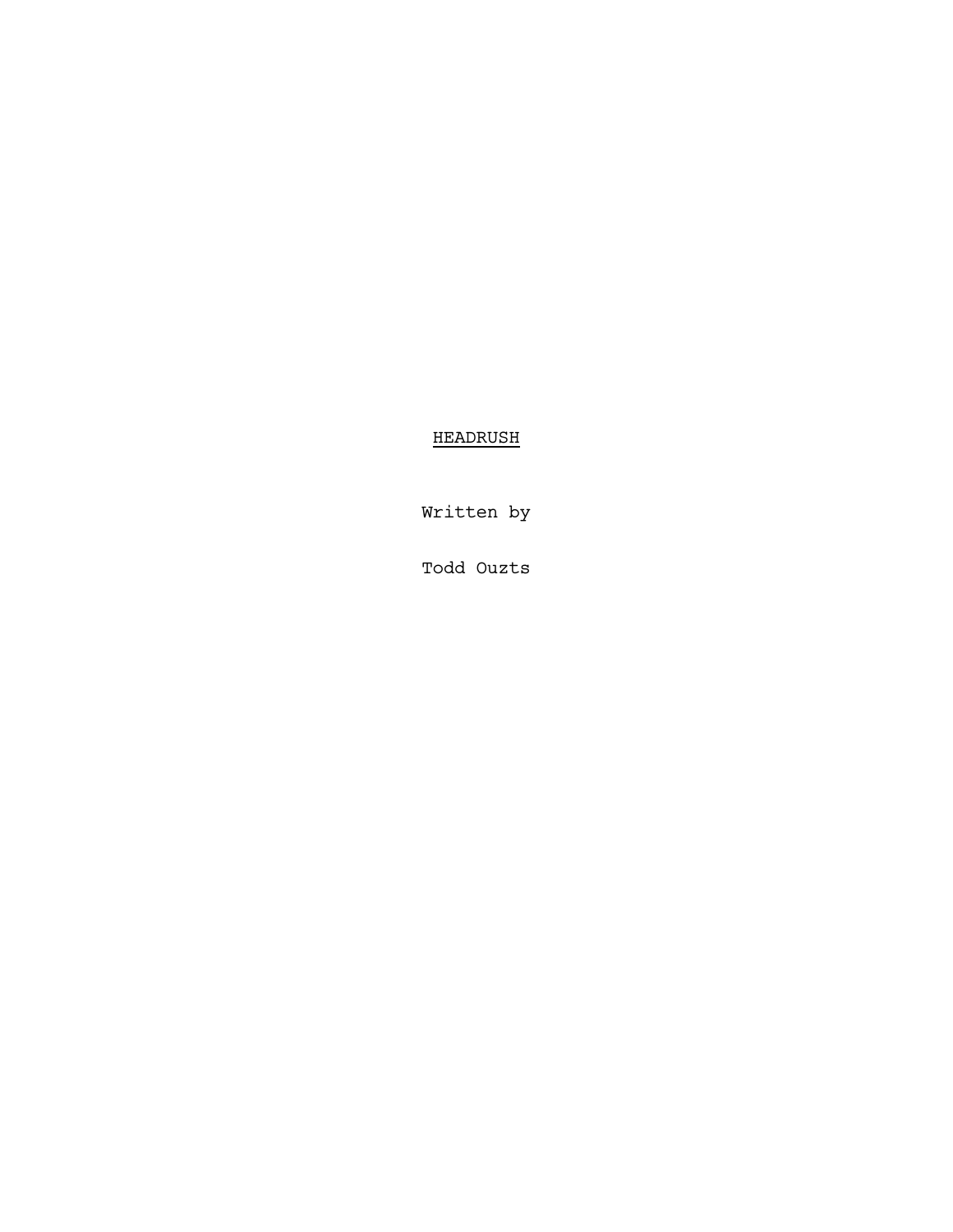1 INTRO 1

An animated countdown runs from 10, 9, 8, 7, 6, 5, 4, 3, 2, 1...

FADE TO:

2 EXT. SPACE 2

Cue "Secret Journey" by The Police.

Distant stars fade away, replaced by strange, blurry fields of plasma-like fields of energy.

A rainbow-striped space shuttle approaches, blaring garbled radio chatter from within.

It heads toward a strange, brownish planetoid, surrounded by plasma.

Suddenly a tractor beam turns the shuttle's hull white hot. Alarms start to sound. Engines engage but the craft cannot break free. It is on a collision course with the planetoid, veering into a death spiral.

FADE TO:

3 TITLE 3

TITLE (animated) headrush

We hear the shuttle's powerful engines straining until it crash lands.

FADE TO:

### 4 EXT. PLANET - DAY 4

Two LEGO astronauts emerge from the wreckage unscathed, facing an endless desert of sand and dunes. MR. WHITE wears a white spacesuit. MR. BLACK wears black; a polar opposite. They walk from the shuttle toward us. Suddenly MR. BLACK is startled by an earthquake behind him. As he spins around, a giant human hand bursts up from the sand, grabs him, and pulls him back under the planetoid's surface.

Copyright © 1980, 2018 by Todd Ouzts. All rights reserved.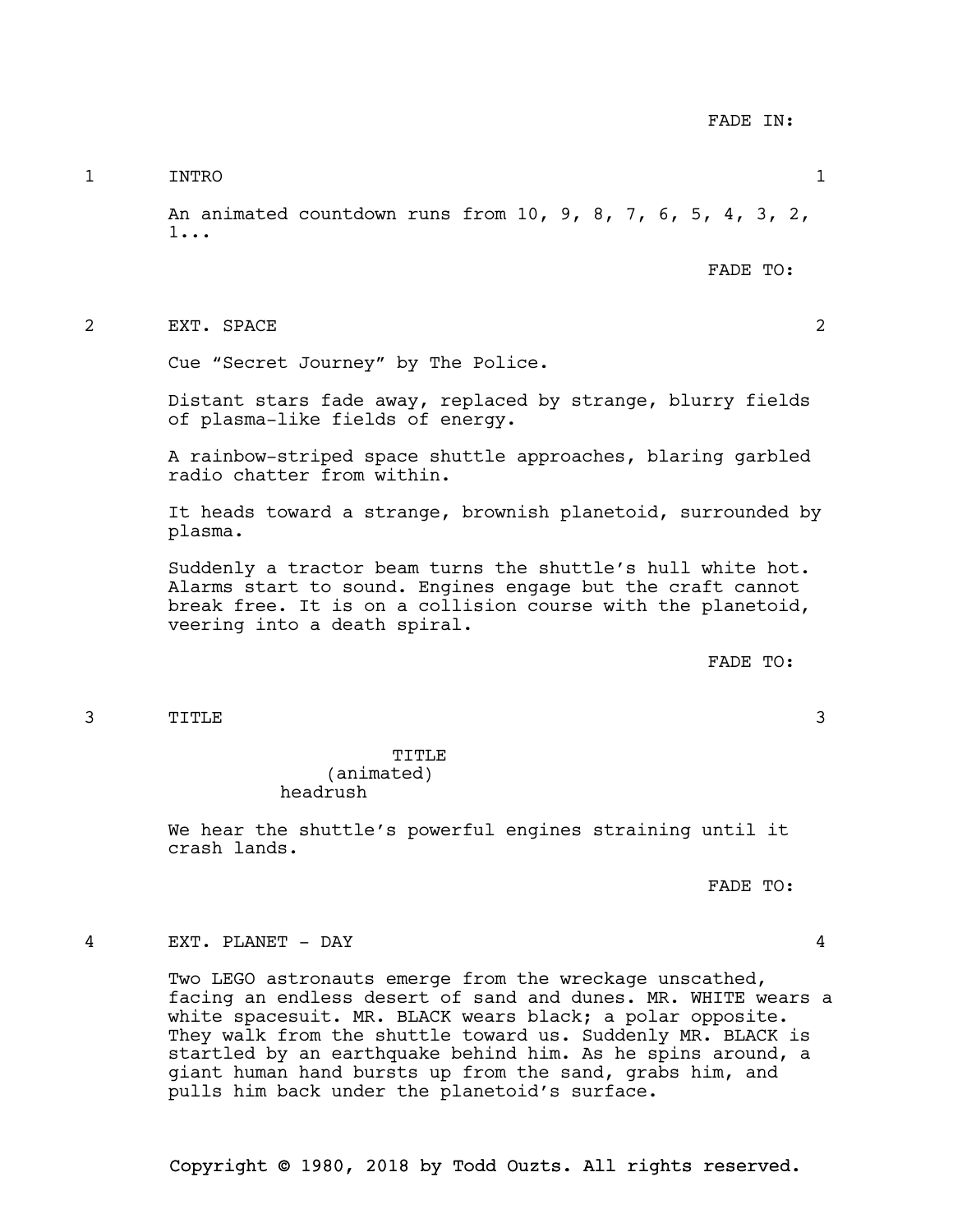MR. WHITE turns around but it's too late. There is no trace of MR. BLACK. His footprints simply dead-end in the sand.

FADE TO:

# 5 EXT. PLANET - DAY 5

MR. WHITE continues across the sand. The landscape seems blurry but the sky beyond the horizon is oddly in focus. Suddenly the sky starts spinning in the opposite direction like the inside of a toy top. It comes to a stop on a tree, on a hilltop, like some kind of roulette wheel. The sky fades away to darkness and MR. WHITE finds himself facing an enormous seed pod of some unknown origin. Maybe it came from that tree? He carefully approaches the pod and pulls one if its spines as if to test it. Satisfied that it's not a threat, something catches his eye in the distance. We see an emblem on MR. WHITE's spacesuit. It's a UPC symbol; black-andwhite stripes with the digits 520-88-2664 below. Could that be his Social Security number? (And isn't he afraid of identity theft?)

A floating fireball appears, centered over a round, black altar. The altar rests concentrically on a round, dark, mirrored floor. Suddenly MR. BLACK appears on the altar and MR. WHITE runs toward him. But as he approaches, MR. BLACK ratchets back down into the altar. MR. WHITE leaps atop the altar and grabs two handfuls of nothing.

The ground begins to shake and a series of sandstone walls emerge from below, gradually encasing the altar and the glass floor in a temple-like chamber.

#### 6 INT. TEMPLE 6

The floor is lit bright red from below and begins to revolve slowly around the altar. MR. WHITE is trapped within the high walls. He slides down onto the floor and is surprised to find that he doesn't revolve with it -- he stands still. He turns around to see a series of strange sparks flowing from the sky, through the temple's open top, and down to the altar. As a bright light floods the temple, the altar disappears and is suddenly replaced by SYRINX: a tall, glass vessel filled with a molten, green mass. It looks just like the Lava Lite MR. WHITE had in his bedroom as a kid. Fireworks emanate from SYRINX as it begins to pump and flow with some unknown form of energy. The floor begins to flash red to the beat of the music, as if synchronizing to the drums and also MR. WHITE's heartbeat.

2.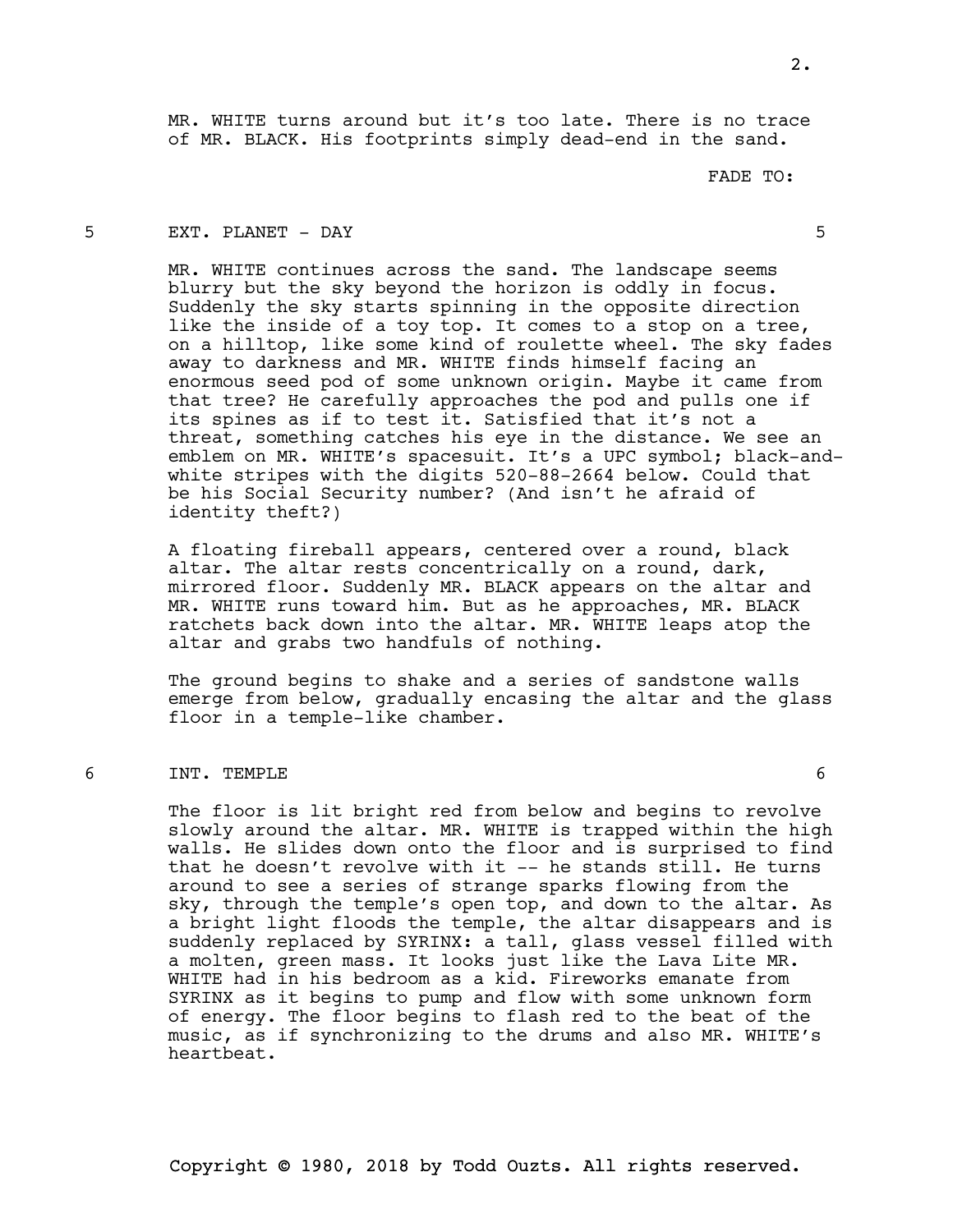### 7 INT. TEMPLE 7

Suddenly MR. WHITE is transformed, illuminated by a powerful strobe light. He is holding a strange device that is part guitar and part synthesizer. But it has no controls. It seems to be translating his raw emotions into an amazing musical experience. MR. WHITE goes with the flow and begins to dance as if on stage.

#### 8 INTERLUDE 8

We see SYRINX's Lava Lite energy pulse and throb through the stripes of MR. WHITE's spacesuit graphics.

DISSOLVE TO:

TITLES (zooming in) headrush

FADE TO:

#### 9 EXT. PLANET 9

We zoom out from the horizon across a stretch of sand. MR. WHITE's computer posts some notifications on his HUD:

MOTION GRAPHICS

WARNING ANXIETY DETECTED COMPENSATING RELAX

Cue "Darkness" by The Police.

MR. WHITE must go on. He looks back in retrospect, then turns and heads for the horizon. It's a long, lonely walk.

A chess board materializes in the sky, as if the sky is a hemispherical projection screen. The chess pieces animate themselves in a fast-paced, epic battle of wits. MR. WHITE continues his trek, below the show.

As the chess game ends, MR. WHITE spies a metallic orb below at the edge of a shallow valley. He slides down a dune and starts to examine it. He looks up to see the sky filled with scenes of a mother holding a newborn baby. MR. WHITE soon realizes the baby is... him. As the home movie plays in the sky, more metallic orbs appear one by one, scattered across the sandy valley -- barely noticed by MR. WHITE.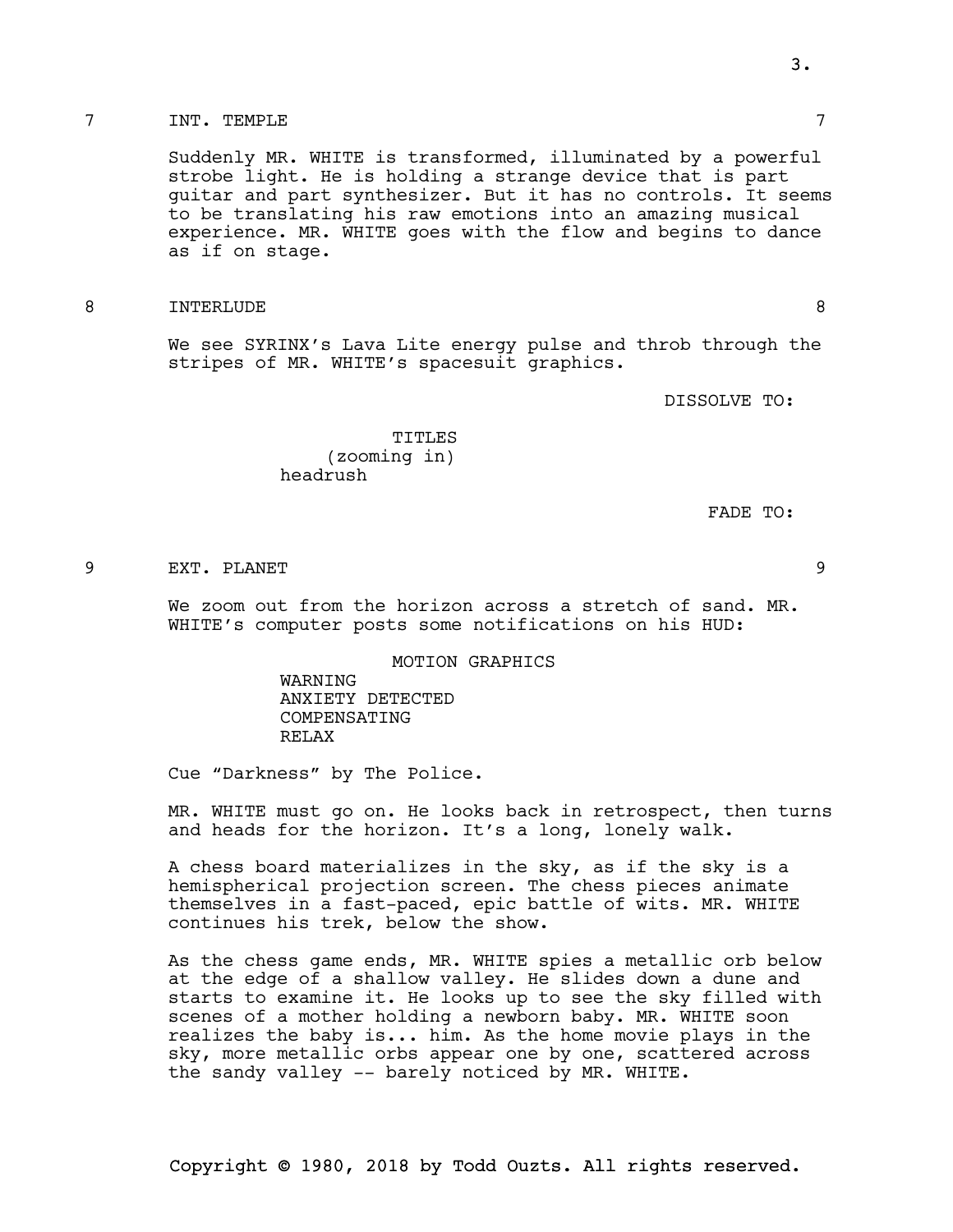MR. WHITE turns away in disbelief, gathers himself and turns back around. The sky is now showing a man holding the baby, and the man can only be his father. MR. WHITE sets out to cross the valley, as the home movies roll above him. It's clear that the baby was loved.

MR. WHITE eventually reaches the other side, take a seat on a dune and looks back to enjoy the show.

### 10 EXT. PLANET - NIGHT 10

A distant fireball hovers in the darkness. It looks like the Fourth of July, only in reverse. MR. WHITE goes to investigate. As it nears the spectacle, it appears to engulf him.

Cue "Invisible Sun" by The Police.

MR. WHITE continues his journey under the dark sky, which now seems to be flashing highlights of his childhood before his eyes in fast motion. MR. WHITE reaches a hill and pauses. He finds another sandy valley dotted with dozens of orbs. Beyond the horizon, a seven-year-old boy towers over the valley like a giant, pale redhead, dressed in a little blue suit and bow tie. The boy is all smiles. He waves to MR. WHITE as if to invite him over. MR. WHITE starts to speed walk across the valley toward the boy, which he finally figures out is (or was) him! The boy motions to his suit coat pocket, as if inviting MR. WHITE to hop in like a toy.

But as MR. WHITE approaches, the scene changes suddenly to a funeral. Four airline pilots stand in a row, with solemn looks on their faces. We see a coffin in the sky as MR. WHITE gets smaller and smaller in the foreground.

The sky goes dark and MR. WHITE starts to run. But there are no landmarks to guide him.

#### 11 STARLIGHT 11 and 11 and 11 and 11 and 11 and 11 and 11 and 11 and 11 and 11 and 11 and 11 and 11 and 11 and 11 and 11 and 11 and 11 and 11 and 11 and 11 and 11 and 11 and 11 and 11 and 11 and 11 and 11 and 11 and 12 and

We zoom out slowly on a bright star piercing the blue sky, to reveal that it is ringed by a series of radial spectrums of color. It is a welcome, beautiful sight after a night of forced introspection.

DISSOLVE TO:

12 INT. TEMPLE 12

Cue "2112 - Overture" by Rush.

Copyright © 1980, 2018 by Todd Ouzts. All rights reserved.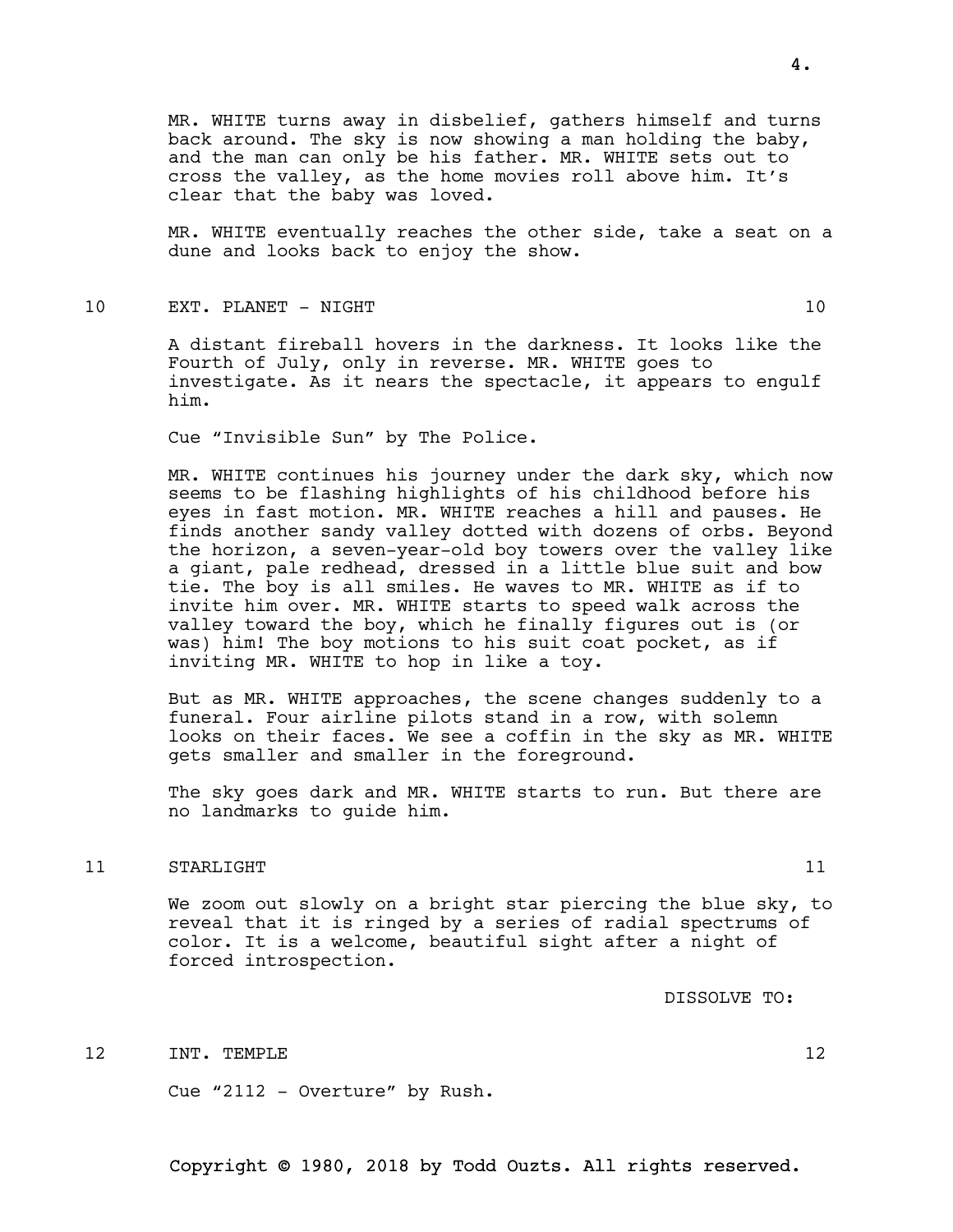(synthesized) WE'VE TAKEN CARE OF EVERYTHING. THE WORDS YOU READ, THE SONGS YOU THE PICTURES THAT GIVE PLEASURE TO IT'S ONE FOR ALL AND ALL FOR ONE. WORK TOGETHER, COMMON SONS. NEVER NEED TO WONDER HOW OR WHY.

WE ARE THE PRIESTS OF THE TEMPLES OF SYRINX. OUR GREAT COMPUTERS FILL THE HALLOWED HALLS. WE ARE THE PRIESTS OF THE TEMPLES OF SYRINX. ALL THE GIFTS OF LIFE ARE HELD WITHIN OUR WALLS.

**SYRINX** 

SING.

YOUR EYE.

LOOK AROUND THIS WORLD WE MADE. EQUALITY, OUR STOCK IN TRADE. COME AND JOIN THE BROTHERHOOD OF MAN. OH WHAT A NICE CONTENTED WORLD. LET THE BANNERS BE UNFURLED. HOLD THE RED STAR PROUDLY HIGH IN HAND.

WE ARE THE PRIESTS OF THE TEMPLES OF SYRINX. OUR GREAT COMPUTERS FILL THE HALLOWED HALLS. WE ARE THE PRIESTS OF THE TEMPLES OF SYRINX. ALL THE GIFTS OF LIFE ARE HELD WITHIN OUR WALLS.

Cue "2112 - The Temples of Syrinx" by Rush.

As the music intensifies, SYRINX begins to pulse to the beat in starts and stops.

13 EXT. PLANET – MONTAGE 13

-A fierce battle ensues between a LEGO armored battalion and an unseen enemy. The fireball cloud seems to be everywhere, fueling the violence.

-MR. WHITE is standing still on the sand, holding the Synthitar. Sparks still fly off him, but fly upward as if gravity is reversed.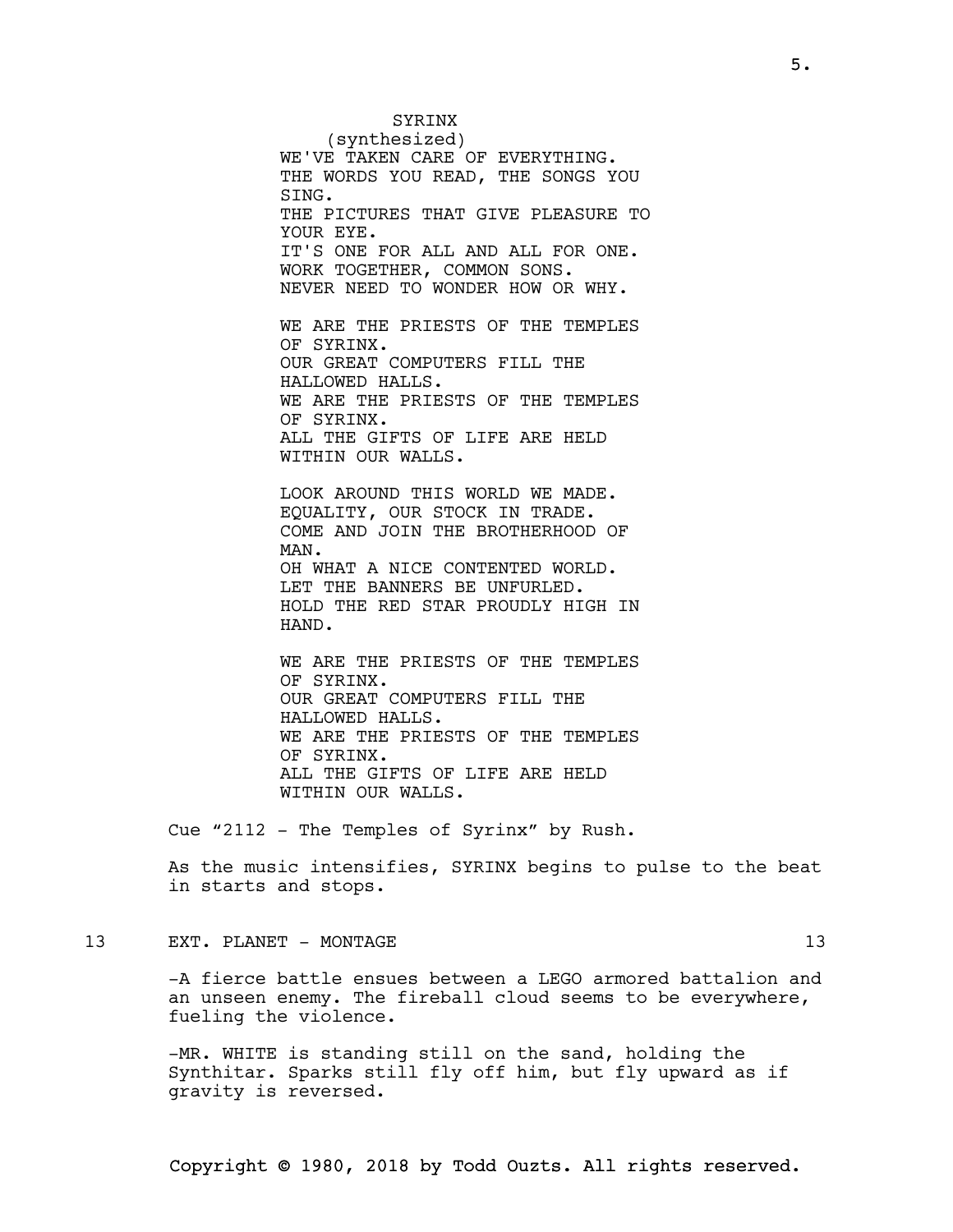-A mirror image of the screen scrolls down slowly from the top of the frame, looking as if it will crush MR. WHITE in an imaginary cavern. The mirrored MR. WHITE's helmet touches, and then continues to merge with, the upright MR. WHITE's helmet. We hear and see some kind of computer interface engage.

-The battle continues to rage elsewhere.

-MR. WHITE breaks free, illuminated by a searchlight. The floating fireball appears to go into a grand finale, supercharged by MR. WHITE's musical energy.

END OF MONTAGE

14 INT. TEMPLE 14

# SYRINX (synthesized) Oh shit!

MR. WHITE goes into the song's solo with exceptional skill, dancing to a strobe light.

SYRINX takes over for the rhythm part, but now we see only its internals gyrating in the dark temple, punctuated with fireballs and sparks that seem in syncopation with the drums.

SYRINX suddenly goes into double time to match the music.

MR. WHITE reprises his solo in double time, again dancing to the strobe light.

SYRINX matches his intensity.

MR. WHITE is now mirrored in half, symmetrically down the middle, transforming into shapes resembling a Rorschach inkblot test. The fireball joins him. And then even SYRINX joins them. Eventually all three of them become a single being. As the music crescendos, MR. WHITE breaks free and resonates asymmetrically. He then falls to a knee in what they call a "big rock finish."

SYRINX implodes into chaos, with explosions engulfing its glass vessel. The greenish material within is no longer organized. It appears to be shaken and stirred beyond repair.

DISSOLVE TO:

15 TITLE 15

As the song ends, we hear its only lyric.

Copyright © 1980, 2018 by Todd Ouzts. All rights reserved.